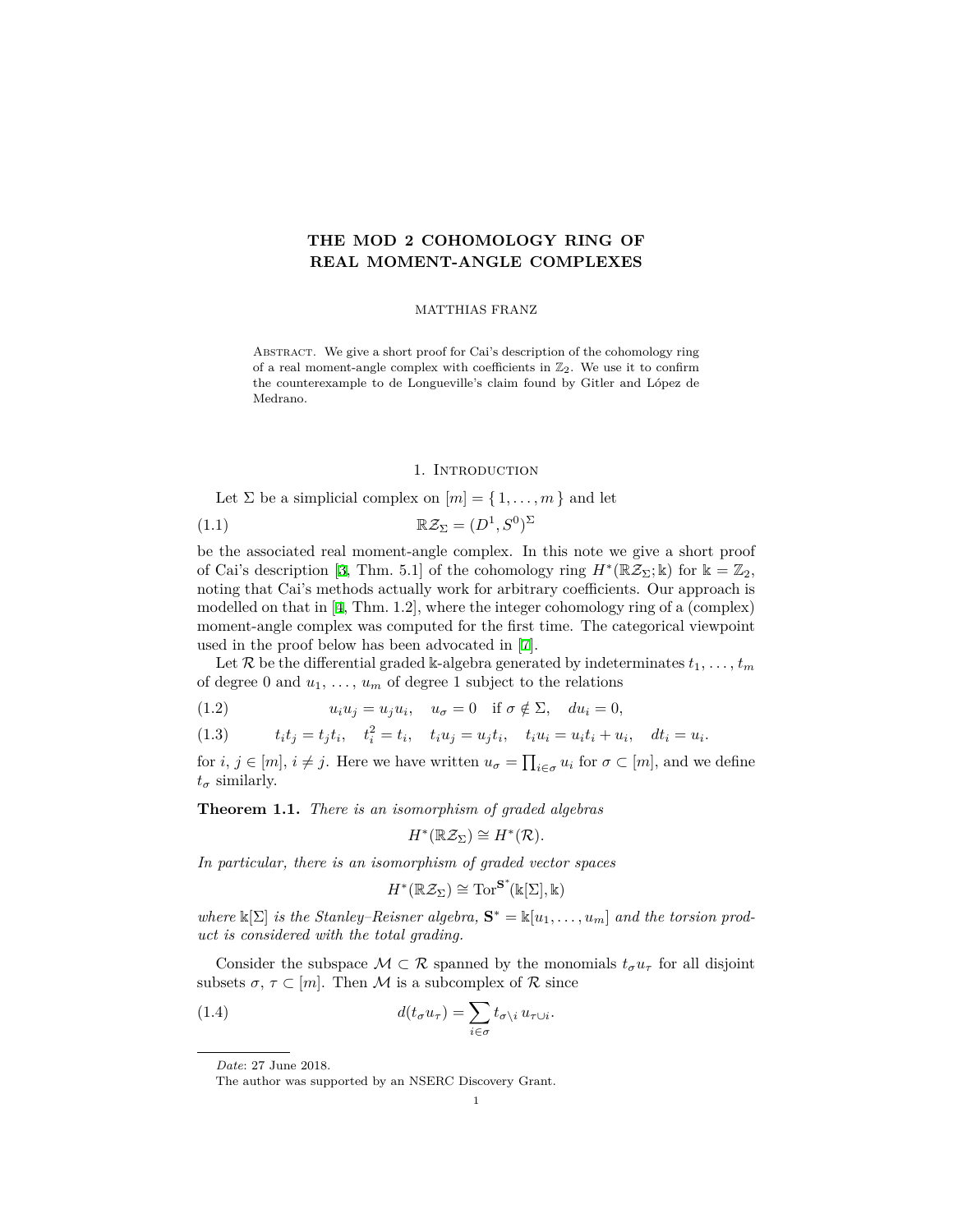We equip *M* with the product

<span id="page-1-3"></span>(1.5) 
$$
t_{\sigma}u_{\tau}*t_{\sigma'}u_{\tau'}=\begin{cases}t_{\sigma\cup(\sigma'\setminus\tau)}u_{\tau\cup\tau'}&\text{if }(\sigma\cup\tau)\cap\tau'=\emptyset,\\0&\text{otherwise,}\end{cases}
$$

*cf.* [\[3](#page-6-0), eq. (25)]. Note that  $\sigma$  and  $\sigma' \setminus \tau$  need not be disjoint, but their union is disjoint from  $\tau \cup \tau'$  under the condition stated above.

<span id="page-1-2"></span>**Theorem 1.2.** *The complex M together with the product ∗ and the unit* 1 *is a differential graded algebra. Moreover, there is an isomorphism of graded algebras*

$$
H^*(\mathcal{M}) \cong H^*(\mathbb{R} \mathcal{Z}_{\Sigma}).
$$

We finally note that analogously to the moment-angle complex  $\mathcal{Z}_{\Sigma} = (D^2, S^1)^{\Sigma}$ one has a Hochster decomposition of  $H^*(\mathbb{R} \mathcal{Z}_{\Sigma})$  into the reduced cohomology of full subcomplexes,

(1.6) 
$$
H^{i}(\mathbb{R}\mathcal{Z}_{\Sigma}) = \bigoplus_{\omega \in \Sigma} \tilde{H}^{i-1}(\Sigma_{\omega}),
$$

*cf.* [\[2](#page-6-3), Thms. 3.2.4, 4.5.7]. This follows from ([1.4\)](#page-0-0) because the subcomplex spanned by the monomials  $t_{\sigma}u_{\tau}$  with  $\sigma \cup \tau = \omega$  is isomorphic to the reduced simplicial cochain complex of  $\Sigma_{\omega}$ . Notice that this in particular shows that  $\mathbb{R} \mathcal{Z}_{\Sigma}$  and  $\mathcal{Z}_{\Sigma}$ have the same mod 2 Betti sum.

#### 2. Preliminaries

All vector spaces are over  $k = \mathbb{Z}_2$ , and all (co)homology is taken with coefficients in k. Moreover, all complexes are assumed to be cohomological and bounded below. All differential graded algebras (dgas) will be associative with unit. Graded algebras are considered as dgas with trivial differential.

We think of  $\Sigma$  as a category with inclusions of faces as morphisms. We also write  $\hat{\sigma} = [m] \setminus \sigma$  for  $\sigma \in \Sigma$ .

Let  $G = {\pm 1}^m$ . We point out that unlike in the case of tori, the homology and the cohomology of *G* (not of *BG*!) are not isomorphic as algebras: Since we work in characteristic 2, any element squares to either 0 or 1 in the group algebra  $H_*(G)$ , while in  $H^*(G)$ , which is the algebra of functions  $G \to \mathbb{k}$  with pointwise multiplication, every element is idempotent. It will be essential for us that  $H_*(G)$  is an exterior algebra on generators  $c_i = 1 + g_i$ , where  $g_i$  for the canonical *i*-th generator of *G* for  $i \in [m]$ .

For  $\sigma \subset [m]$ , we write  $G_{\sigma}$  for the subgroup  $\{\pm 1\}^{\sigma} \subset G$  and  $\mathbf{A}_{\sigma}^{*} = H^{*}(G_{\sigma})$ . Let  $\mathbf{A}^* = \mathbf{A}_{[m]}^*$ , and let  $t_i \in \mathbf{A}^*$  be the function  $G = {\pm 1}^m \to {\pm 1} \cong \mathbb{k}$  such that  $t_i(g) = 1$  if and only if the *i*-th coordinate of *g* equals  $-1$ . The products  $t_\sigma$ with  $\sigma \subset [m]$  form a basis for  $\mathbf{A}^*$ , and

<span id="page-1-1"></span>(2.1) 
$$
c_i \cdot t_\sigma = \begin{cases} t_{\sigma \setminus \{i\}} & \text{if } i \in \sigma, \\ 0 & \text{otherwise.} \end{cases}
$$

Moreover, we write  $S^*_{\sigma}$  for the polynomial algebra generated by indeterminates  $u_i$ ,  $i \in \sigma$ , of degree 1, and  $\mathbf{S}^* = \mathbf{S}_{[m]}^*$ .

<span id="page-1-0"></span>A *G-algebra* is a dga on which *G* acts by dga automorphisms. The *G*-action on such a dga extends to one of  $H_*(G)$  (which is not by dga maps anymore). Note that if both *B* and *C* are *G*-algebras, then so is  $B \otimes C$  with the diagonal *G*-action.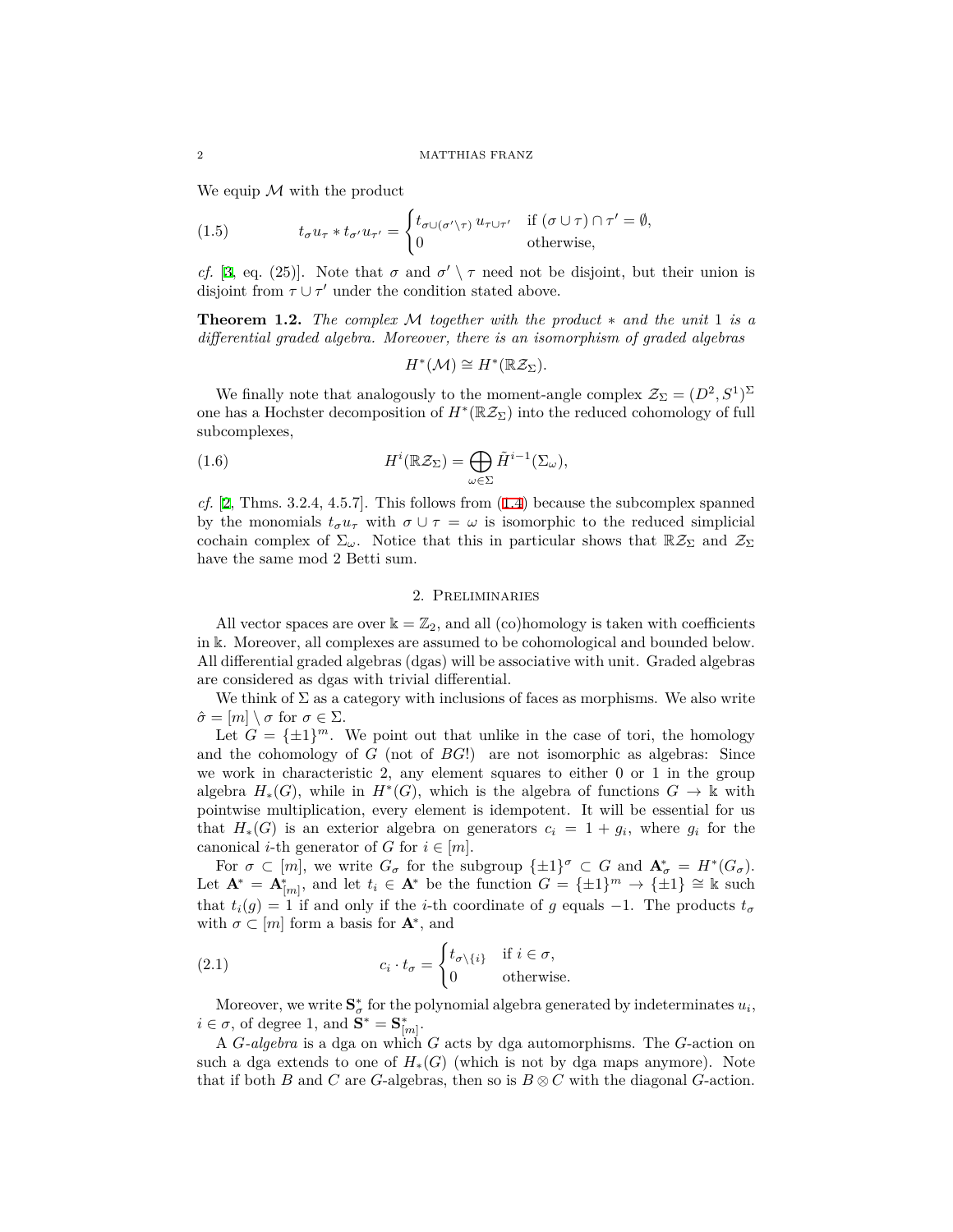**Example 2.1.** The singular cochain complex of a *G*-space is canonically a *G*algebra, and any morphism of *G*-spaces  $X \to Y$  induces a morphism of *G*-algebras  $C^*(Y) \to C^*(X)$ .

By looking at  $G_{\hat{\sigma}} = G/G_{\sigma}$ , we in particular get a contravariant functor  $\sigma \mapsto \mathbf{A}_{\hat{\sigma}}^*$ from  $\Sigma$  to the category of *G*-algebras. The map  $A^*_{\sigma} \to A^*_{\emptyset} = \mathbb{k}$  is called the *augmentation* and denoted by *ε*.

<span id="page-2-0"></span>**Example 2.2.** The assignment  $\sigma \mapsto \mathbf{S}_{\sigma}^{*}$  is a contravariant functor from  $\Sigma$  to the category of dgas. Through the canonical projection  $\pi: \mathbf{S}^* \to \mathbf{S}^*_{\sigma}$ , each  $\mathbf{S}^*_{\sigma}$  becomes additionally an  $S^*$ -module. We again call the map  $S^*_{\sigma} \to S^*_{\emptyset} = \Bbbk$  the *augmentation* and denote it by *ε*.

**Example 2.3.** The relations ([1.2\)](#page-0-1) define the *Stanley–Reisner algebra* k[Σ] associated to  $\Sigma$ . It is a quotient of  $S^*$ .

Let  $R$  be a quotient of  $S^*$  and let  $B$  be a  $G$ -algebra. The *twisted tensor product*  $R \tilde{\otimes} B$  is the tensor product of graded vector spaces  $R \otimes B$  with operations

$$
d(v \otimes b) = v \otimes db + \sum_{i=1}^{m} u_i v \otimes c_i \cdot b, \quad g \cdot (v \otimes b) = v \otimes g \cdot b, \quad bu_j = u_j(g_j \cdot b)
$$

for all  $v \in R$ ,  $b \in B$ ,  $g \in G$  and  $j \in [m]$ .

**Lemma 2.4.** *With these definitions,*  $R \tilde{\otimes} B$  *becomes a G-algebra.* 

*Proof.* This is a direct computation. □

<span id="page-2-1"></span>**Lemma 2.5.** Let R be a quotient of  $S^*$  and let  $B \to C$  be a quasi-isomorphism *of G*-algebras. Then the induced morphism  $R \tilde{\otimes} B \to R \tilde{\otimes} C$  *is a quasi-isomorphism of G-algebras.*

*Proof.* It is clear that we get a morphism of *G*-algebras. That it induces an isomorphism in cohomology is a standard spectral sequence argument.  $\Box$ 

Note that for any differential graded (dg)  $S^*$ -module M we can similarly form the complex

<span id="page-2-4"></span>(2.2) 
$$
M \tilde{\otimes} \mathbf{A}^*, \quad d(v \otimes a) = dv \otimes a + \sum_{i=1}^m u_i v \otimes c_i \cdot a.
$$

<span id="page-2-3"></span>**Lemma 2.6.** *Let*  $M \to N$  *be a quasi-isomorphism of dg*  $S^*$ -modules. Then the *induced morphism*  $M \tilde{\otimes} \mathbf{A}^* \to N \tilde{\otimes} \mathbf{A}^*$  *is again a quasi-isomorphism.* 

*Proof.* The algebra  $\mathbf{A}^*$  has an additional grading with  $t_\sigma$  having degree  $|\sigma|$ , and this induces a grading on  $M \tilde{\otimes} \mathbf{A}^*$ . The part  $dv \otimes a$  of  $d(v \otimes a)$  preserves this grading while the part  $\sum_i u_i v \otimes c_i \cdot a$  decreases it by 1. Filtering  $M \tilde{\otimes} \mathbf{A}^*$  and *N*  $\&$  **A**<sup>*\**</sup> accordingly leads to a map of spectral sequences which by assumption is an isomorphism between the  $E_1$  pages. The claim follows.  $\Box$ 

<span id="page-2-2"></span>**Lemma 2.7.** *For any G-algebra B, the map*

$$
\varphi \colon \mathbf{S}^* \tilde{\otimes} (\mathbf{A}^* \otimes B) \to B, \quad v \otimes a \otimes b \mapsto \varepsilon(v) \varepsilon(a) b
$$

*is a quasi-isomorphism of dgas.*

The augmentations have been defined in Examples [2.1](#page-1-0) and [2.2.](#page-2-0)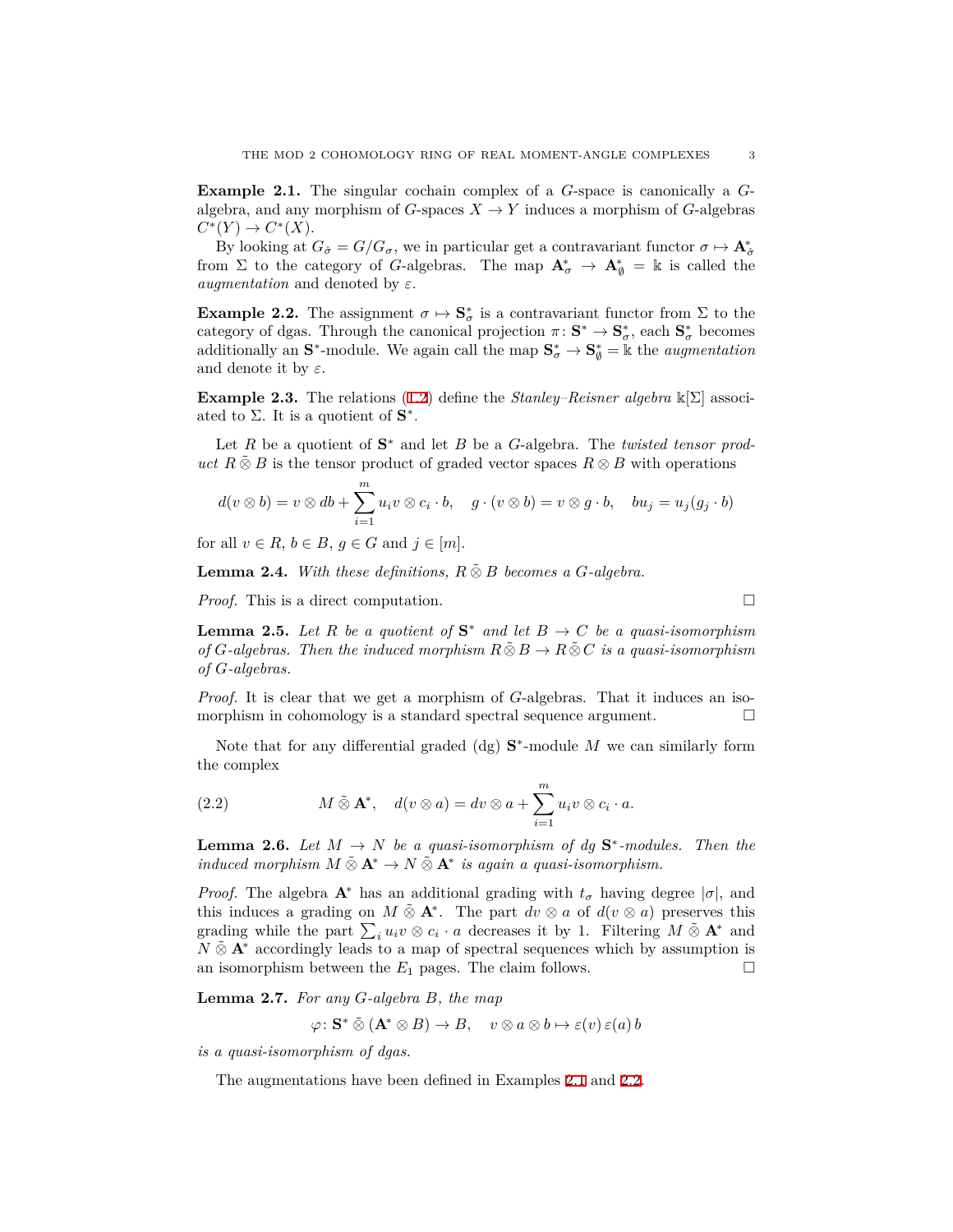*Proof.* The map  $\psi$  clearly is a morphism of dgas, and it is also a homotopy equivalence. We prove the latter claim by induction on *m* and can therefore assume  $m = 1$ . In this case an (even multiplicative) strict right homotopy inverse to  $\varphi$  is given by

(2.3) 
$$
\psi: B \to \mathbf{S}^* \tilde{\otimes} (\mathbf{A}^* \otimes B), \quad b \mapsto 1 \otimes 1 \otimes b + 1 \otimes t \otimes c \cdot b,
$$

where we have written  $u = u_1$ ,  $c = c_1$  and  $t = t_1$ . A homotopy between  $\psi \varphi$  and the identity of  $S^* \tilde{\otimes} B \otimes A^*$  is given by

(2.4) 
$$
h(u^k \otimes a \otimes b) = \begin{cases} 0 & \text{if } k = 0 \text{ or } a = t, \\ u^{k-1} \otimes t \otimes (c+1) \cdot b & \text{if } k > 0 \text{ and } a = 1. \end{cases}
$$

3. Proof of Theorem [1.1](#page-0-2)

Morally, we are going to show that the *G*-equivariant cohomology of  $\mathbb{R}Z_{\Sigma}$  is given by the Stanley–Reisner algebra  $\mathbb{k}[\Sigma]$  and that the non-equivariant cohomology can be recovered from it as the cohomology of the complex  $\mathcal{R} = \Bbbk[\Sigma] \tilde{\otimes} \mathbf{A}^*$ .

We write  $X = \mathbb{R}Z_{\Sigma}$ ; it comes with an obvious *G*-action. For  $\sigma \in \Sigma$  we define

(3.1) 
$$
X_{\sigma} = (D^1)^{\sigma} \times (S^0)^{\hat{\sigma}} = (D^1)^{\sigma} \times G_{\hat{\sigma}};
$$

it is a *G*-equivariant neighbourhood deformation retract in *X*.

Let  $\mathcal{U} = \{\sigma_1, \ldots, \sigma_l\}$  be the set of maximal simplices in  $\Sigma$ . For any contravariant functor  $\Phi$  from  $\Sigma$  to the category of dgas we can consider the Mayer–Vietoris double complex  $E(\Phi)$  associated to  $\Phi$  and the covering *U*, *cf.* [[1,](#page-6-4) §15]. It is a dga, and any natural transformation  $F: \Phi \to \Psi$  induces a dga morphism  $E(\Phi) \to E(\Psi)$ . If  $\Phi(\sigma) \to \Psi(\sigma)$  is a quasi-isomorphism for each  $\sigma \in \Sigma$ , then so is  $E(\Phi) \to E(\Psi)$  by a standard spectral sequence argument.

For the Mayer–Vietoris double complex  $E(C^*(X_{\sigma}))$  defined by the contravariant functor  $\sigma \mapsto C^*(X_{\sigma})$  we have a quasi-isomorphism of *G*-algebras

$$
(3.2)\t\t C^*(X) \to E(C^*(X_{\sigma}))
$$

given by the restriction of any  $\gamma \in C^*(X)$  to the  $C^*(X_{\sigma})$  for  $\sigma \in \mathcal{U}$ .

The natural transformation  $\mathbf{A}_{\hat{\sigma}}^* \to C^*(X_{\sigma})$  induced by the canonical projection  $X_{\sigma} \to G_{\hat{\sigma}}$  is a quasi-isomorphism for each  $\sigma \in \Sigma$ . We thus get a quasi-isomorphism of *G*-algebras

(3.3) 
$$
E(\mathbf{A}_{\hat{\sigma}}^*) \to E(C^*(X_{\sigma})).
$$

Tensoring with **A***<sup>∗</sup>* gives a quasi-isomorphism of *G*-algebras

$$
(3.4) \qquad E(\mathbf{A}_{\hat{\sigma}}^* \otimes \mathbf{A}^*) = E(\mathbf{A}_{\hat{\sigma}}^*) \otimes \mathbf{A}^* \to E(C^*(X_{\sigma})) \otimes \mathbf{A}^* = E(C^*(X_{\sigma}) \otimes \mathbf{A}^*).
$$

Passing to twisted tensor products, we get a zigzag of dga morphisms

$$
(3.5) \qquad \mathbf{S}^* \tilde{\otimes} \left( C^*(X) \otimes \mathbf{A}^* \right) \to E(\mathbf{S}^* \tilde{\otimes} \left( C^*(X_{\sigma}) \otimes \mathbf{A}^* \right)) \leftarrow E(\mathbf{S}^* \tilde{\otimes} \left( \mathbf{A}_{\hat{\sigma}}^* \otimes \mathbf{A}^* \right))
$$

which are quasi-isomorphisms by Lemma [2.5](#page-2-1). Moreover, the dga on the left-hand side is quasi-isomorphic to  $C^*(X)$  by Lemma [2.7.](#page-2-2)

**Lemma 3.1.** *For*  $\sigma \subset [m]$ *, we have a natural quasi-isomorphism of dgas* 

$$
\mathbf{S}^* \mathbin{\tilde{\otimes}} (\mathbf{A}_{\hat{\sigma}}^* \otimes \mathbf{A}^*) \to \mathbf{S}_{\sigma}^* \mathbin{\tilde{\otimes}} \mathbf{A}^*, \quad v \otimes b \otimes a \mapsto \varepsilon(b) \, \pi(v) \otimes a.
$$

The projection  $\pi$  has been defined in Example [2.2.](#page-2-0)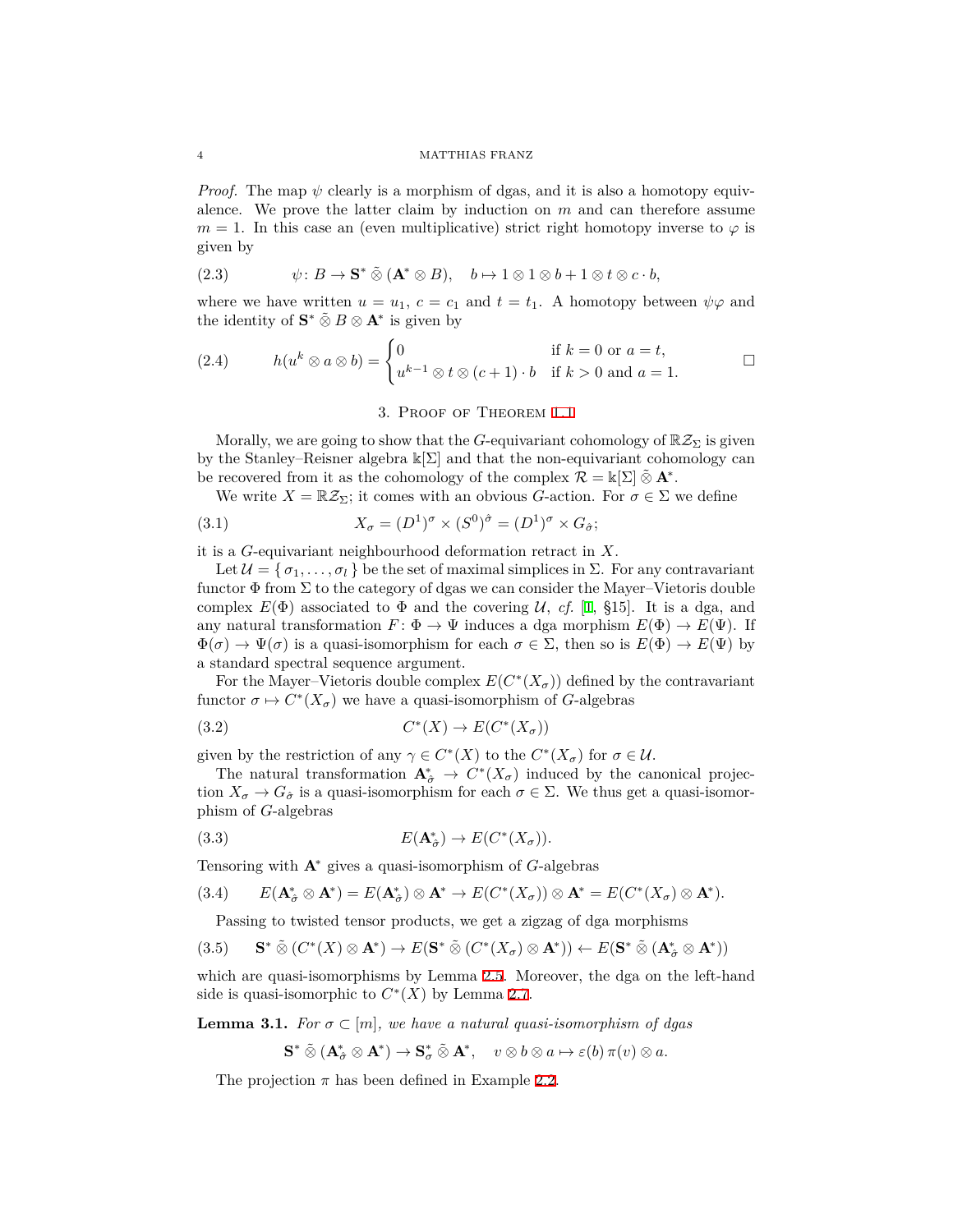*Proof.* Let  $B = \mathbf{S}_{\sigma}^* \tilde{\otimes} \mathbf{A}^*$ . Since  $g_i$  acts trivially on  $\mathbf{A}_{\hat{\sigma}}^*$  for  $i \in \sigma$ , we have

(3.6) 
$$
\mathbf{S}^* \tilde{\otimes} (\mathbf{A}_{\hat{\sigma}}^* \otimes \mathbf{A}^*) = \mathbf{S}_{\hat{\sigma}}^* \tilde{\otimes} (\mathbf{A}_{\hat{\sigma}}^* \otimes B)
$$

as dgas, and applying the augmentations of  $S^*_{\hat{\sigma}}$  and  $A^*_{\hat{\sigma}}$  takes the right-hand side to *B*. By Lemma [2.7](#page-2-2), this map is a quasi-isomorphism of dgas.  $\Box$ 

As a consequence, we have a quasi-isomorphism of dgas

(3.7) 
$$
E(\mathbf{S}^* \tilde{\otimes} (\mathbf{A}_{\hat{\sigma}}^* \otimes \mathbf{A}^*)) \to E(\mathbf{S}_{\sigma}^* \tilde{\otimes} \mathbf{A}^*)
$$

**Lemma 3.2.** *The map that sends*  $v \in \mathbb{k}[\Sigma]$  *to its restrictions to all*  $\mathbf{S}_{\sigma}^{*}$  *with*  $\sigma \in \mathcal{U}$ *is a quasi-isomorphism*  $\mathbb{k}[\Sigma] \to E(\mathbf{S}^*_{\sigma})$  *of dgas and of dg*  $\mathbf{S}^*$ -modules.

*Proof.* The map is a morphism of dgas and of dg  $S^*$ -modules. It is a quasiisomorphism because the sheaf  $\sigma \mapsto \mathbf{S}_{\sigma}^{*}$  on  $\Sigma$  is flabby, *cf.* [[2,](#page-6-3) Thm. 3.5.6, Prop. 8.1.1]. □

Observing that  $E(S^*_{\sigma} \tilde{\otimes} \mathbf{A}^*) = E(S^*_{\sigma}) \tilde{\otimes} \mathbf{A}^*$  as complexes, we get from the above result and Lemma [2.6](#page-2-3) a quasi-isomorphism of **S** *∗* -algebras

(3.8) 
$$
\mathcal{R} = \mathbb{k}[\Sigma] \tilde{\otimes} \mathbf{A}^* \to E(\mathbf{S}^*_{\sigma} \tilde{\otimes} \mathbf{A}^*).
$$

This concludes the proof of the first part of Theorem [1.1.](#page-0-2) For the second part, we note that **S** *<sup>∗</sup> ⊗*˜ **A***<sup>∗</sup>* is the total complex of the Koszul resolution of k over **S** *∗* by  $(2.1)$  $(2.1)$  and  $(2.2)$  $(2.2)$  $(2.2)$ .

#### 4. Proof of Theorem [1.2](#page-1-2)

The inclusion  $\iota: \mathcal{M} \hookrightarrow \mathcal{R}$  is a quasi-isomorphism [[4,](#page-6-1) Lemma 6.1], [\[2](#page-6-3), proof of Thm. 3.2.9]. Being a chain map, the projection

(4.1) 
$$
\pi \colon \mathcal{R} \to \mathcal{M}, \quad t_{\sigma} u^{\alpha} = \begin{cases} t_{\sigma} u^{\alpha} & \text{if } u^{\alpha} = u_{\tau} \text{ for some } \tau \text{ disjoint from } \sigma, \\ 0 & \text{otherwise} \end{cases}
$$

is a quasi-inverse. Note that the condition  $u^{\alpha} = u_{\tau}$  simply means that no component  $\alpha_i$  of the multi-index  $\alpha \in \mathbb{N}^m$  is larger than 1, and then  $\tau$  is the set of indices where it equals 1.

We can use the maps  $\iota$  and  $\pi$  to transfer the product from  $\mathcal R$  to  $\mathcal M$ ,

(4.2) 
$$
\mathcal{M} \otimes \mathcal{M} \stackrel{\iota \otimes \iota}{\longrightarrow} \mathcal{R} \otimes \mathcal{R} \longrightarrow \mathcal{R} \stackrel{\pi}{\longrightarrow} \mathcal{M}.
$$

We obviously get a chain map this way, and it is easy to check that it acts as given in [\(1.5\)](#page-1-3).

To see that the product is associative, we observe that  $(t_{\sigma}u_{\tau}*t_{\sigma'}u_{\tau'})*t_{\sigma''}u_{\tau''}$ and  $t_{\sigma}u_{\tau} * (t_{\sigma'}u_{\tau'} * t_{\sigma''}u_{\tau''})$  both equal

$$
(4.3) \t t_{\sigma \cup (\sigma' \setminus \tau) \cup (\sigma'' \setminus (\tau \cup \tau'))} u_{\tau \cup \tau' \cup \tau''}
$$

if

(4.4) 
$$
\tau \cap \tau' = \tau \cap \tau'' = \tau' \cap \tau'' = \sigma \cap (\tau' \cup \tau'') = \sigma' \cap \tau'' = \emptyset
$$

and 0 otherwise.

The projection  $\pi$  is multiplicative, hence a quasi-isomorphism of dgas. It induces the isomorphism of graded algebras claimed in Theorem [1.2.](#page-1-2)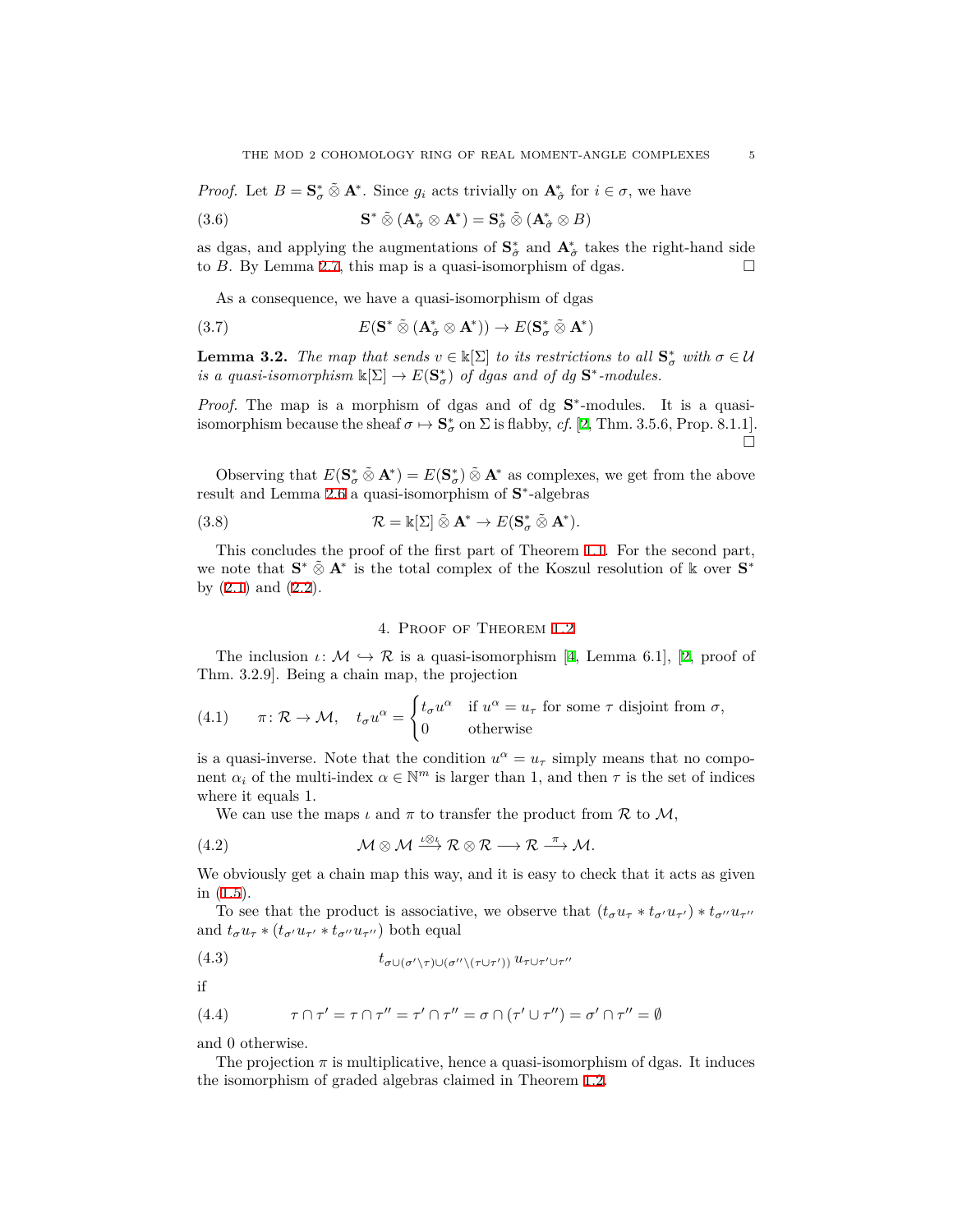#### 6 MATTHIAS FRANZ

#### 5. The truncated cube

We consider the truncated cube discussed in [[5](#page-6-5), Sec. 3], see also [\[3](#page-6-0), Ex. 5.4]. This example shows that de Longueville's description [[6,](#page-6-6) Thm. 1.1] of the integral cohomology of a complement of a real coordinate subspace arrangement is incorrect: According to de Longueville,  $H^*(\mathcal{Z}_{\Sigma}; \mathbb{Z})$  and  $H^*(\mathbb{R}\mathcal{Z}_{\Sigma}; \mathbb{Z})$  are isomorphic as ungraded rings modulo 2 for any  $\Sigma$ . In the case at hand, both spaces have torsion-free integral cohomology, so that the tensor product with  $\mathbb{Z}_2$  gives the mod 2 cohomology rings. Let us determine these rings.



The truncated cube is shown on the left, and its dual together with the vertex labelling we are going to use on the right. By Hochster's formula, a "common" basis for  $H^*(\mathcal{Z}_{\Sigma})$  and  $H^*(\mathbb{R}\mathcal{Z}_{\Sigma})$  as well as representatives are given by

| (5.1)  |                                      | $1 = [1],$                               |                                  |
|--------|--------------------------------------|------------------------------------------|----------------------------------|
| (5.2)  | $x_{17} = [t_1u_7],$                 | $x_{27} = [t_2u_7],$                     | $x_{37} = [t_3u_7],$             |
| (5.3)  | $x_{14} = [t_1 u_4],$                | $x_{25} = [t_2 u_5],$                    | $x_{36} = [t_3u_6],$             |
| (5.4)  | $x_{127} = [t_1 t_2 u_7],$           | $x_{137} = [t_1t_3u_7],$                 | $x_{237} = [t_2t_3u_7],$         |
| (5.5)  | $x_{147} = [t_4t_7u_1],$             | $x_{257} = [t_5t_7u_2],$                 | $x_{367} = [t_6 t_7 u_3],$       |
| (5.6)  |                                      | $x_{456} = [t_4u_5u_6],$                 |                                  |
| (5.7)  |                                      | $x_{1237} = [t_1t_2t_3u_7],$             |                                  |
| (5.8)  | $x_{1245} = [t_4t_5u_1u_2],$         | $x_{1346} = [t_4t_6u_1u_3],$             | $x_{2356} = [t_5t_6u_2u_3],$     |
| (5.9)  | $x_{1456} = [t_1 t_6 u_4 u_5],$      | $x_{2456} = [t_2 t_4 u_5 u_6],$          | $x_{3456} = [t_3t_5u_4u_6],$     |
| (5.10) | $x_{12456} = [t_1 t_2 t_6 u_4 u_5],$ | $x_{13456} = [t_1t_3t_5u_4u_6],$         | $x_{23456} = [t_2t_3t_4u_5u_6],$ |
| (5.11) | $x_{12457} = [t_4t_5t_7u_1u_2],$     | $x_{13467} = [t_4t_6t_7u_1u_3],$         | $x_{23567} = [t_5t_6t_7u_2u_3],$ |
| (5.12) |                                      | $x_{1234567} = [t_4t_5t_6t_7u_1u_2u_3].$ |                                  |

Note that the degrees are different in the two cases. For example, the fundamental class  $x_{1234567}$  has degree 10 in  $H^*(\mathcal{Z}_{\Sigma})$  and degree 3 in  $H^*(\mathbb{R}\mathcal{Z}_{\Sigma})$ .

In  $H^*(\mathcal{Z}_\Sigma)$ , the non-zero products of basis elements different from 1 whose degrees add up to less than 10 are given by

| (5.13) | $x_{14} \cdot x_{25} = x_{1245},$   | $x_{14} \cdot x_{36} = x_{1346},$   | $x_{25} \cdot x_{36} = x_{2356},$    |
|--------|-------------------------------------|-------------------------------------|--------------------------------------|
| (5.14) | $x_{14} \cdot x_{257} = x_{12457},$ | $x_{14} \cdot x_{367} = x_{13467},$ | $x_{25} \cdot x_{147} = x_{12457},$  |
| (5.15) | $x_{25} \cdot x_{367} = x_{23567},$ | $x_{36} \cdot x_{147} = x_{13467}$  | $x_{36} \cdot x_{257} = x_{23567}$ . |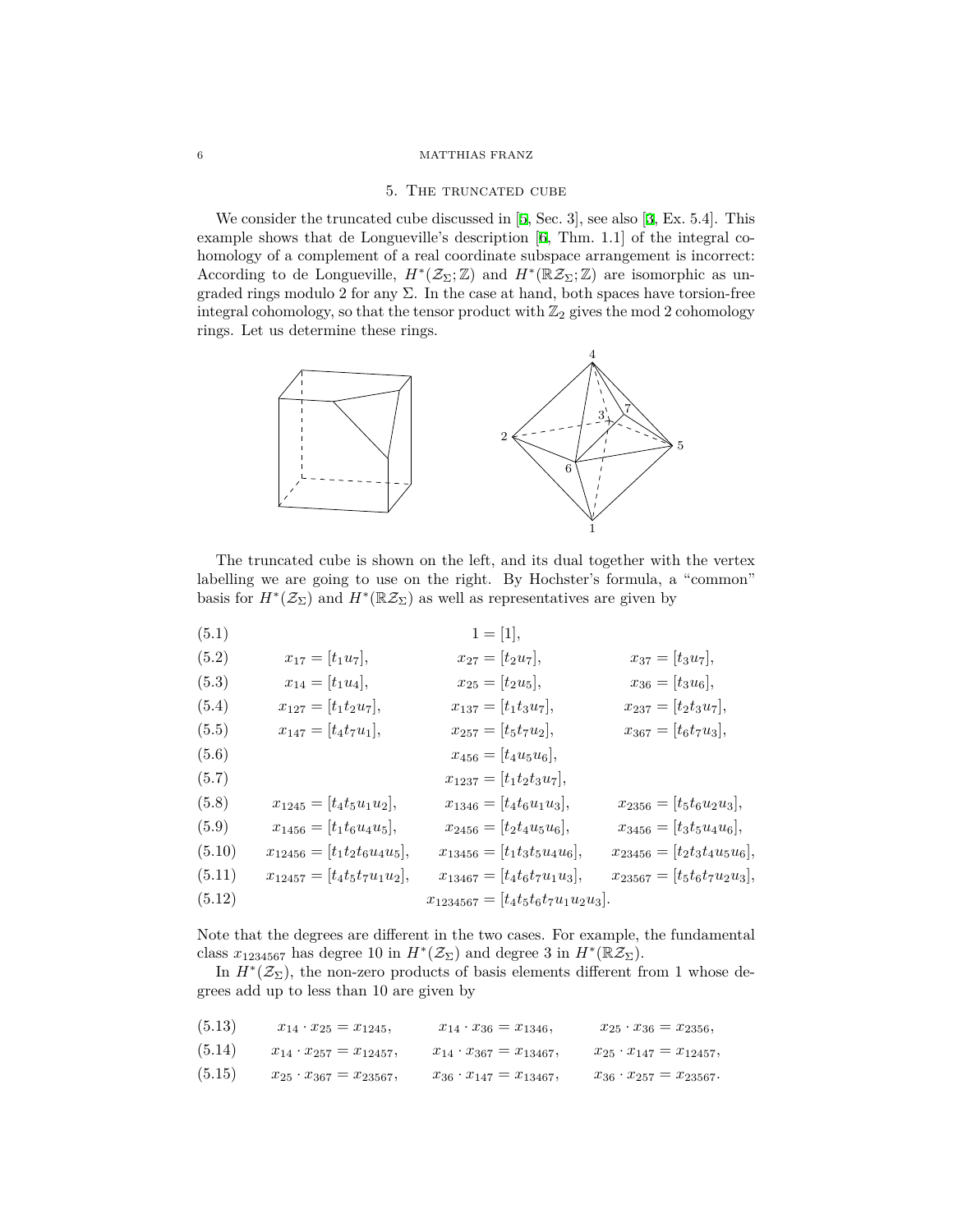This agrees with the products given in [[5,](#page-6-5) p. 1524] if one sets

| (5.16) | $a_1 = x_{14},$        | $a_2 = x_{25}$ ,       | $a_3 = x_{36}$ ,       |
|--------|------------------------|------------------------|------------------------|
| (5.17) | $a'_1 = x_{147}$ ,     | $a'_2=x_{257},$        | $a'_3 = x_{367},$      |
| (5.18) | $b_{12}=x_{1245},$     | $b_{13} = x_{1346},$   | $b_{23}=x_{2356},$     |
| (5.19) | $b'_{12} = x_{12457},$ | $b'_{13} = x_{13467},$ | $b'_{23} = x_{23567}.$ |

In  $H^*(\mathbb{R} \mathcal{Z}_{\Sigma})$  we have identical multiplication rules for basis elements in degree 1 except for the additional non-zero products

### $(x, 5.20)$   $x_{147} * x_{257} = x_{12457},$   $x_{147} * x_{367} = x_{13467},$   $x_{257} * x_{367} = x_{23567}.$

Hence, if we set

| $(5.21)$ $a_1'' = x_{14} + x_{147}$ ,                                                                                | $a_2'' = x_{25} + x_{257}$ | $a_3'' = x_{36} + x_{367}$ |
|----------------------------------------------------------------------------------------------------------------------|----------------------------|----------------------------|
| $(5.22)$ $b_{12}'' = x_{1245} + x_{12457}$ , $b_{13}'' = x_{1346} + x_{13467}$ , $b_{23}'' = x_{2356} + x_{23567}$ , |                            |                            |

then all products  $a_i * a''_j$  vanish, and  $a''_i * a''_j = b''_{ij}$  for  $i \neq j$ . These are the products of degree-1 elements in the connected sum  $(S^1 \times S^1 \times S^1) \# (S^1 \times S^1 \times S^1)$ , as predicted by [[5](#page-6-5)].

The analysis in [\[5](#page-6-5)] shows that  $H^*(\mathcal{Z}_{\Sigma})$  and  $H^*(\mathbb{R}\mathcal{Z}_{\Sigma})$  are not isomorphic as ungraded rings. A minor variation of their argument is the following: Let m be the unique maximal ideal of  $H^*(\mathcal{Z}_{\Sigma})$  or  $H^*(\mathbb{R}\mathcal{Z}_{\Sigma})$  and set  $V_k = \mathfrak{m}^k/\mathfrak{m}^{k+1}$ . Then  $V_3$  is spanned by  $x_{1234567} = x_{14} \cdot x_{25} \cdot x_{367}$  in both cases.

Consider the multiplication

$$
(5.23) \t\t f: V_1 \times V_1 \to V_2,
$$

which is a symmetric bilinear map. Let  $W \subset V_1$  be the kernel of  $f$  and let  $\bar{f}$  be the induced map

(5.24) 
$$
\bar{f}: V_1/W \times V_1/W \to V_2.
$$

It follows from the multiplication tables that in both cases the quotient  $V_1/W$  is 6-dimensional and spanned by (the images of) the  $a_i$  and the  $a'_i$ . Now in the case of  $\mathcal{Z}_{\Sigma}$  the elements  $a'_{i}$  have pairwise vanishing products whereas in the case of  $\mathbb{R} \mathcal{Z}_{\Sigma}$ no three linearly independent elements with this property exist. Hence  $H^*(\mathcal{Z}_{\Sigma})$ and  $H^*(\mathbb{R}\mathcal{Z}_{\Sigma})$  are not isomorphic as ungraded rings.

#### **REFERENCES**

- <span id="page-6-4"></span>[1] R. Bott, L. W. Tu, *Differential forms in algebraic topology*, GTM **82**, Springer, New York 1982; [doi:10.1007/978-1-4757-3951-0](http://dx.doi.org/10.1007/978-1-4757-3951-0)
- <span id="page-6-3"></span>[2] V. M. Buchstaber, T. E. Panov, *Toric topology*, Amer. Math. Soc., Providence, RI 2015; [doi:10.1090/surv/204](http://dx.doi.org/10.1090/surv/204)
- <span id="page-6-0"></span>[3] L. Cai, On products in a real moment-angle manifold, *J. Math. Soc. Japan* **69** (2017), 503–528; [doi:10.2969/jmsj/06920503](http://dx.doi.org/10.2969/jmsj/06920503)
- <span id="page-6-1"></span>[4] M. Franz, On the integral cohomology of smooth toric varieties;  $arXiv:math/0308253$
- <span id="page-6-5"></span>[5] S. Gitler, S. López de Medrano, Intersections of quadrics, moment-angle manifolds and connected sums, *Geom. Topol.* **17** (2013), 1497–1534; [doi:10.2140/gt.2013.17.1497](http://dx.doi.org/10.2140/gt.2013.17.1497)
- <span id="page-6-6"></span>[6] M. de Longueville, The ring structure on the cohomology of coordinate subspace arrangements, *Math. Z.* **233** (1999), 553–577; [doi:10.1007/s002090050487](http://dx.doi.org/10.1007/s002090050487)
- <span id="page-6-2"></span>[7] T. E. Panov, N. Ray, Categorical aspects of toric topology, pp. 293–322 in: M. Harada *et al.* (eds.), *Toric topology (Osaka, 2006)*, Contemp. Math. **460**, AMS, Providence 2008; [doi:10.1090/conm/460/09026](http://dx.doi.org/10.1090/conm/460/09026)